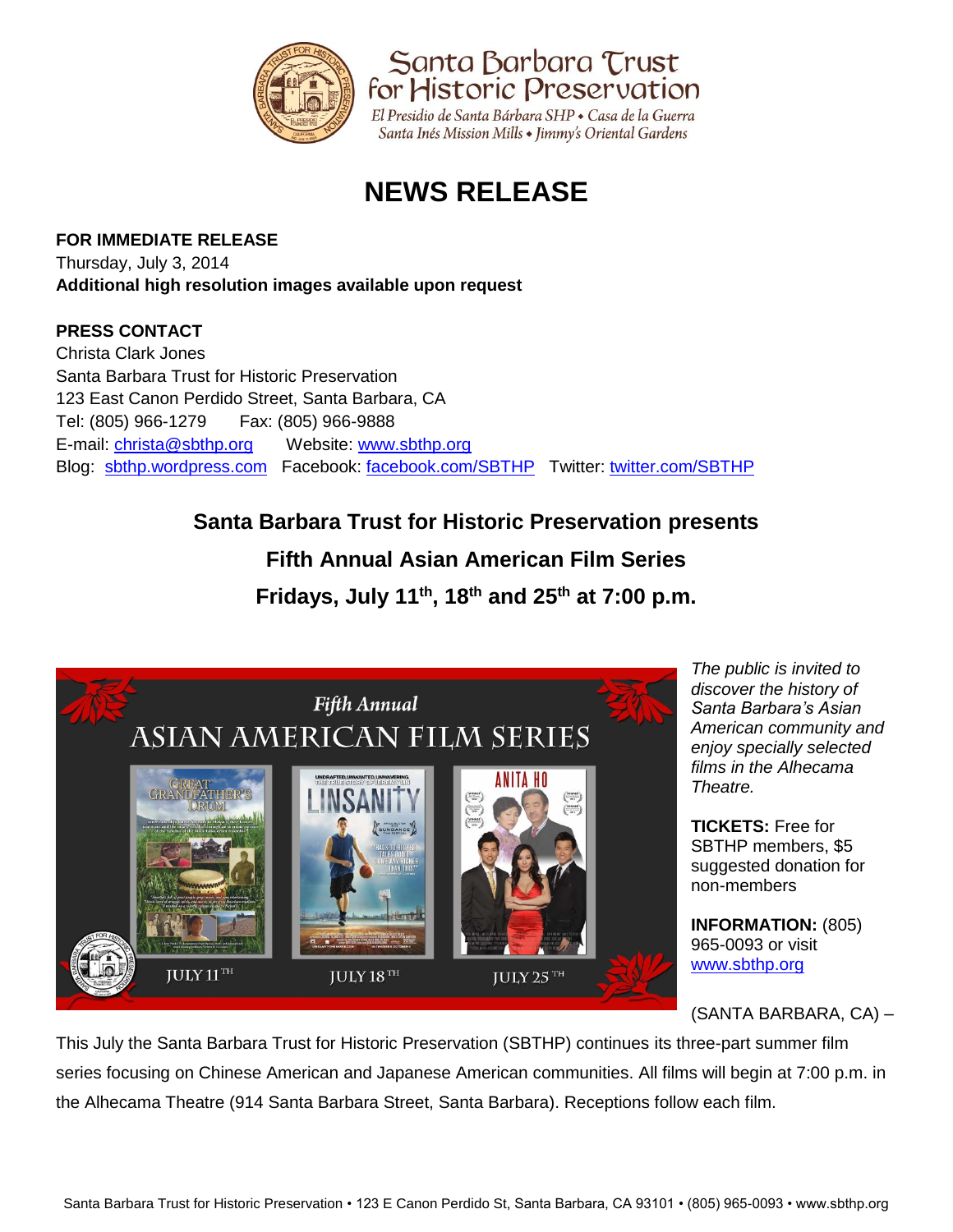

**Friday, July 11:** *Great Grandfather's Drum* **(2011 - 57 min***),* **Alhecama Theatre** *Great Grandfather's Drum* celebrates Japanese-American culture and history in Hawai'i through the story of a contemporary taiko drum ensemble. This documentary presents an inspiring century-long tale of struggle and success in the greatest American tradition -- of plantation life, patriotic heroism during World War II, and helping to create statehood for Hawai'i.

**Sushi bento boxes available for purchase from Studio Nihon.**



**Friday, July 18***: Linsanity* **(2013 - 89 min), Alhecama Theatre**

The life story of basketball sensation Jeremy Lin is told in this gripping documentary. Explore the adversities that Mr. Lin has faced, as well as the "Linsanity" frenzy that built as his career took off.

**Pre-film dinner special at Sojourner Cafe.**



**Friday, July 25:** *Anita Ho* **(2006 - 74 min), Alhecama Theatre**

A Korean American man meets his Chinese American girlfriend's parents for the first time. Drama, cultural struggles, and laughter ensue in this upbeat romantic comedy.

**Pre-film dinner special at Julienne. Three course dinner \$40. Reservations recommended.** 

####

**CALENDAR LISTING**

**MOVIE:** *Great Grandfather's Drum* (2011 - 57 min*)* **DATE & TIME:** Friday, July 11, 2014 at 7:00 p.m.